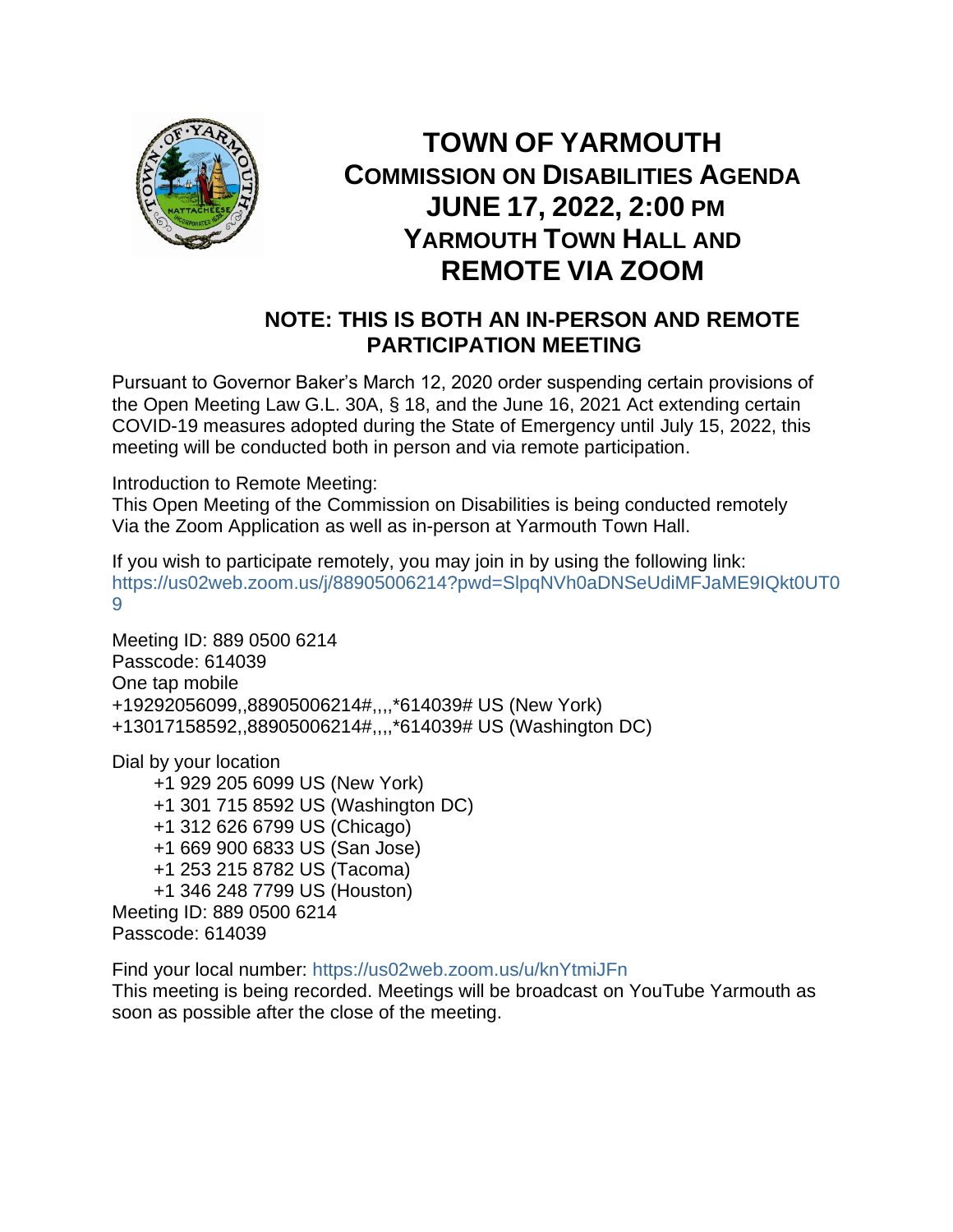## **TOWN OF YARMOUTH COMMISSION ON DISABILITIES AGENDA JUNE 17, 2022, 2:00 PM YARMOUTH TOWN HALL AND REMOTE VIA ZOOM**

- 1. Meeting Call to Order and Welcome Good afternoon, this is David Botting and I am calling this meeting of the Yarmouth Commission on Disabilities to order.
- 2. Open Meeting Law: Remote Participation Meeting

Pursuant to Governor Baker's March 12, 2020 order suspending certain provisions of the Open Meeting Law G.L. 30A, § 18, and the June 16, 2021 Act extending certain COVID-19 measures adopted during the State of Emergency until July 15, 2022, this meeting will be conducted both in person and via remote participation.

This Open Meeting of the Commission on Disabilities is being conducted remotely via the Zoom Application as well as in-person at Yarmouth Town Hall.

3. Meeting Ground Rules

We are now turning to the first item on the agenda. Before we do so, permit me to cover some ground rules for effective and clear conduct of our business and to ensure accurate meeting minutes;

- As Chair, I will introduce each speaker on the agenda.
- If you are participating remotely, please remember to unmute your microphone and face the microphone on your computer when you are recognized to speak so you can be heard clearly.
- Please remember to mute the mic on the Zoom app or mobile phone when you are not speaking.
- When a participant wishes to interject a question or comment, please wave your hand, physically or remotely, and ask to be recognized..
- We will now proceed with the meeting.
- 4. Member Roll Call/Confirming Member Access: As a preliminary matter, I will confirm for the record the members and staff present and they can hear me.
	- Members, when I call your name, please respond in the affirmative. Dave Botting, Chair; Jody Warner, Vice-Chair; Evelyn Beal, Clerk; Drew Krauss, Jean Boyle, Jessica Simmons, Mary Vilbon
	- Staff, when I call your name, please respond in the affirmative. Staff Roll Call: Sarah O'Reilly, Director of Human Resources
	- Guest introductions